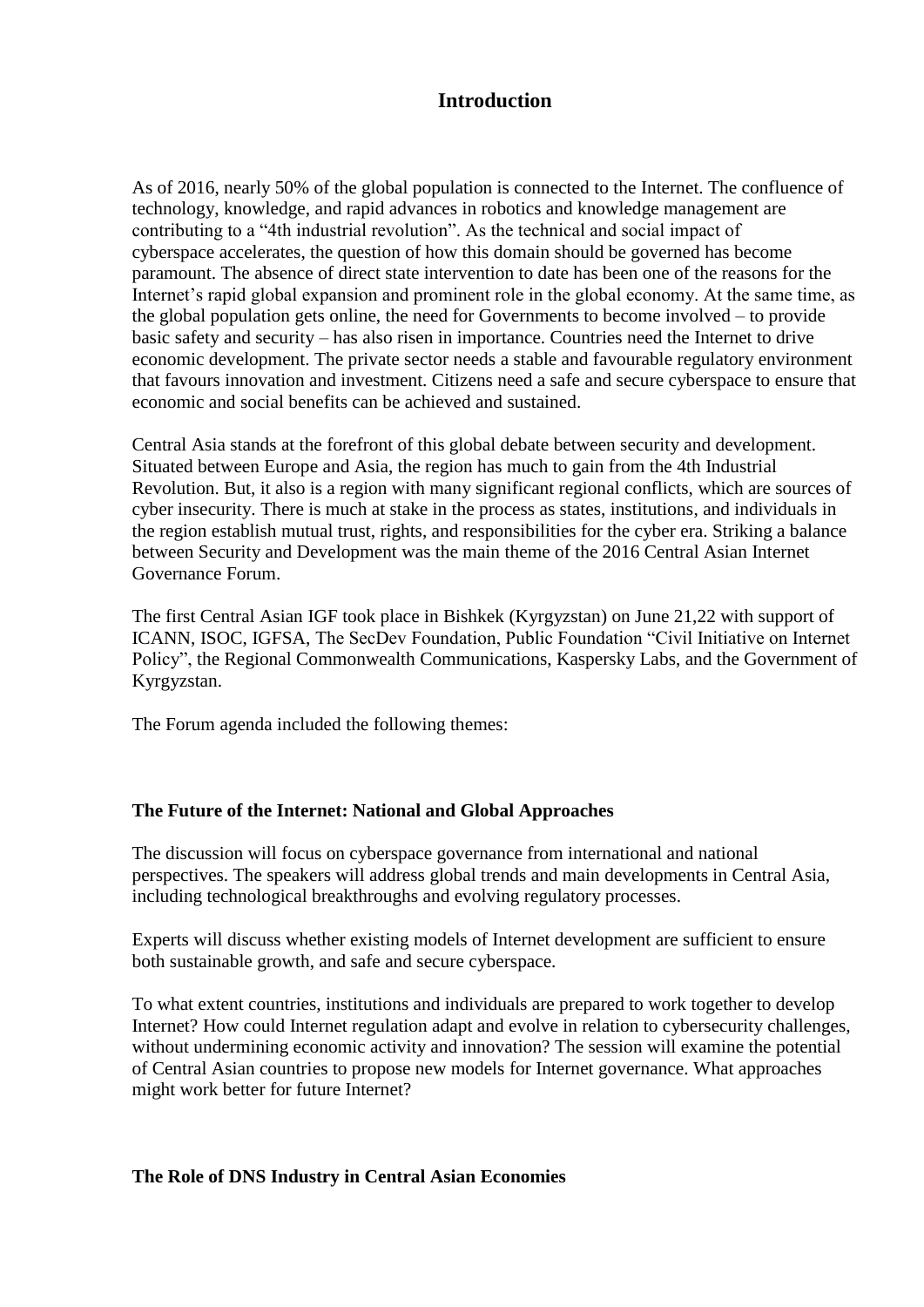In recent years, a noticeable decrease in the dynamics of domain industry development can be observed across Central Asia. Some analysts contend that this trend is occurring due to exit of large companies from CA markets, as a result of the global financial crisis. Others, however, believe that the problem has developed because national registrars do not see or fully comprehend goals and requirements of various players in this field, thus hindering DNS market development. In addition, the absence of tools and mechanisms for registrars' performance evaluation, including indicators evaluating standards and content development, may be contributing factors as well.

The roundtable discussion will address various approaches aimed at strengthening the DNS industry, including analysis of specific steps, experiences of CIS countries and best global practices.

#### **Infrastructure and Access Technologies**

All countries are concerned with identification of effective approaches that lead to maximization of benefits stemming from the introduction of digital technologies. At the same time, various initiatives associated with complex infrastructure projects cause modifications to management systems, affect horizontal integration and shift relations between relevant actors. In such circumstances, what are the best models for infrastructure development projects?

The roundtable discussion will address main trends and existing options for such projects in Central Asia, as well as measures aimed at reducing the disparity between centre and periphery or various age groups. A specific focus will be placed on discussing projects dealing with modernization of existing ICT infrastructure to provde high-speed access for remote towns and rural areas.

## **Digital Inequality and Internet Innovations in Central Asia**

«Digital inclusiveness» is not only an issue of a mere technical ability to access Internet, but also an issue of relevant skills and economic opportunities. A nations inability to provide equal access to information and networks, leaving poor citizens with fewer opportunities and limited access to digital services, has a direct impact on a national progress overall.

The sessions participants will discuss specific conditions the creation of which could improve access to Internet for economically disadvantaged families; the role of Internet innovations in digital inclusiveness; benefits which Eurasian countries could obtain through the promotion of new technologies; and, requirements for stimulating innovation and economic development.

## **Maintaining the Balance Between Internet Freedom and Security in Central Asia**

The discussion will focus on measures that increase trust in Internet, and development of a balanced approach between basic rights (e.g. privacy) and responsibilities that ensures innovation of cyberspace for all citizens.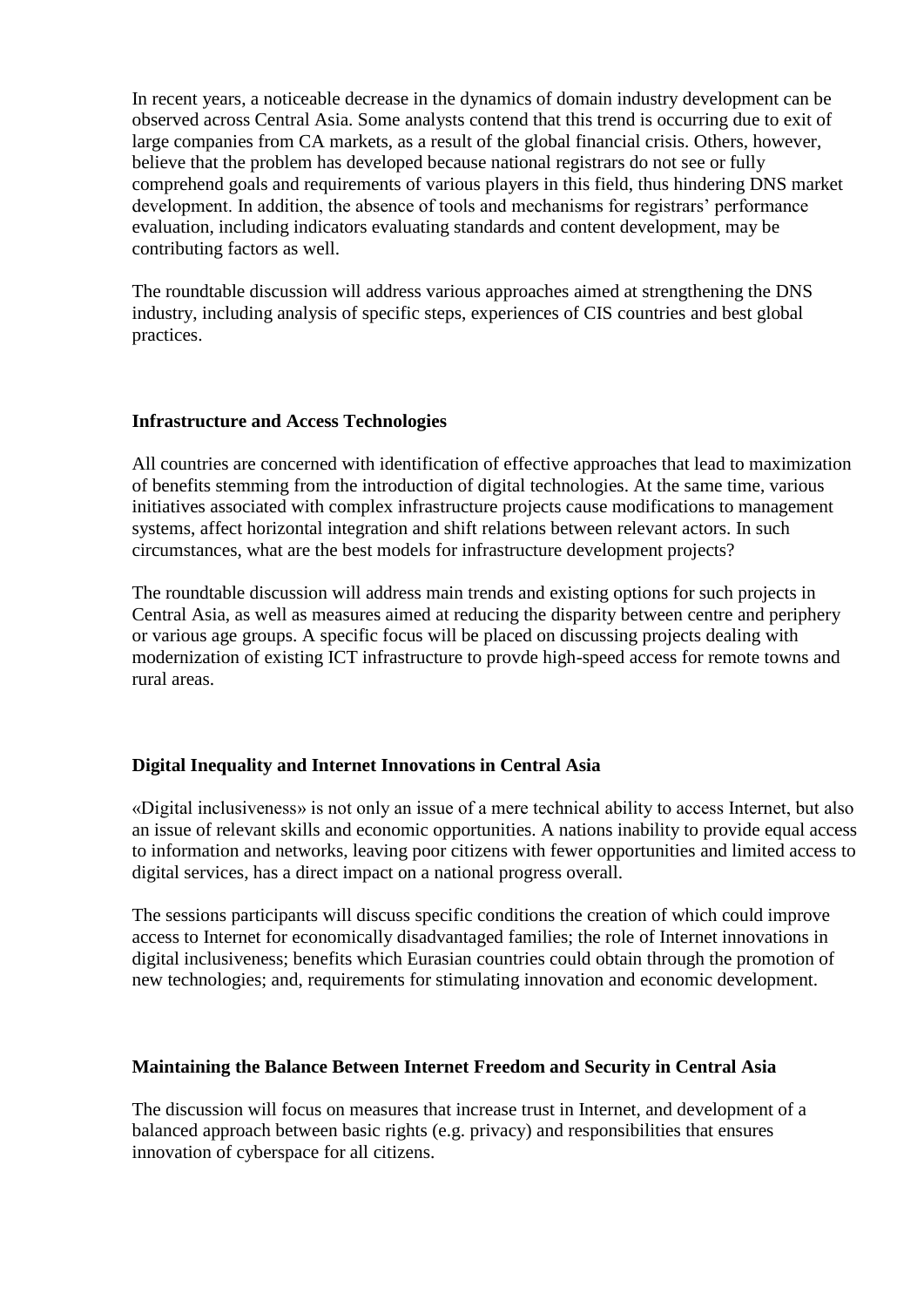The participants will address issues related to the scope and breadth of regulatory frameworks required to ensure the balance between growth and innovation on one hand, and stability and securityon the other. What is required to ensure an adequate level of Internet security that encourages its further use and development?

The balance between individual rights, economic growth and collective security requires broader involvement of all interested parties, including governments, corporations and civil society. The session will address various challenges, comparable experiences and solutions from Europe, North America and Eurasia.

## **National Cybersecurity Strategies**

Cybersecurity is often perceived as a strategic issue of national importance that touches on all segments of society. A dedicated government policy typically serves as a framework for ensuring stability of national information systems, whereas National Cybersecurity Strategy represents a specific model designed to address specific national cybersecurity issues.

The discussants will address some of the main approaches related to development of national cybersecurity strategies and exchange views on:

- Planning and design of the required policies and regulatory mechanisms;
- Definition of objectives and methods for developing state capabilities and legislative support allowing states to participate in the international fight against cybercrimes;
- Development of a systemic and integrated approach to national cybersecurity risks management;
- International cooperation;
- Development of a program aimed at ensuring security and resilience of existing, and future systems and services (e.g. intelligent peripherals)

## **Economic Growth Through Development of Internet**

Attention of participants will be drawn to the influence of Internet on national economic growth, social development and education.

While sharing best practices and case studies stemming from the Internets positive economic effects and rapid transformation of cyberspace in different countries, panellists will discuss whether Chinese and European experiences can be replicated in Central Asia. Could countries in the region achieve more? What has worked, and what is missing?

## **Critical Infrastructure Protection**

A modern society is highly dependent on a reliable delivery of utility services, information technologies, and mobility of people and resources. Significant disruptions, even if short-term, in normal functioning of critical infrastructure and services may lead to very serious outcomes.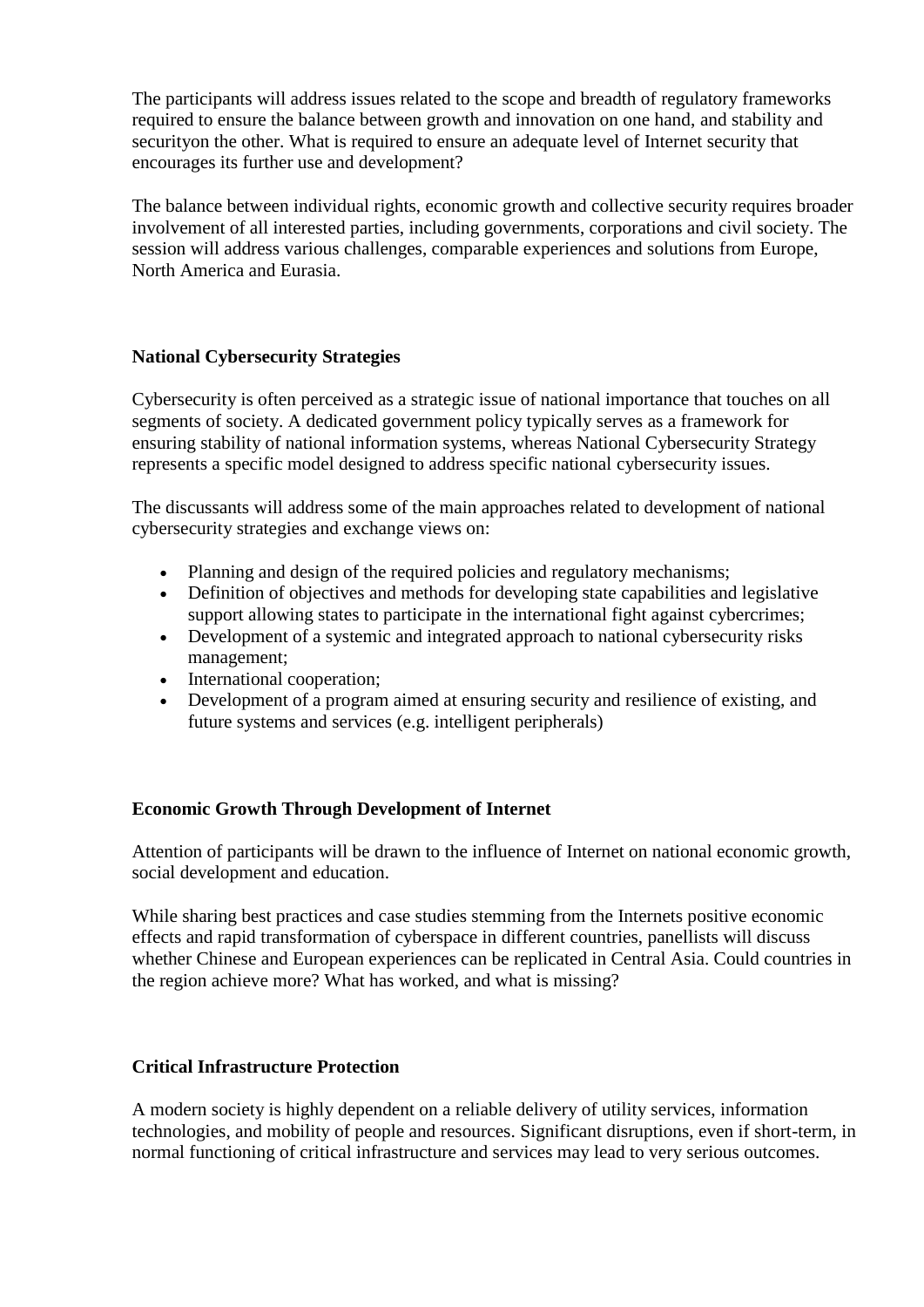The discussants will address common global trends and approaches aimed at ensuring critical infrastructure protection, in the context of national cybersecurity strategies; development of solutions that balance state and corporate interests; identifiction of key assets, services and interdependencies, as well as measures that could be taken to neutralize threats or mitigate their occurence.

## **The Role of Government in Internet Regulation**

Until recently, lack of a direct government intervention was one of the primary reasons behind Internet's rapid development and its growing role as a global economic catalyst. However, as opportunities and threats grow, so does a need for increasing government involvement in ensuring security of transactions and risk mitigation.

This roundtable will address issues related to collaboration between citizens and state, as well as better understanding of rights and governance, which increasingly acquire a more important significance. Good governance practices guarantee security and resilience of the system, while also ensuring greater predictability for private enterprise. Greater trust in Internet, along with privacy and property rights, are important prerequisites for maintaining innovating and safe cyberspace for all.

The discussants will focus on issues, such as how much regulation is needed to ensure balance between innovation and growth, and security and stability? What mechanisms are required to ensure Internet security without compromising users' trust and their continued engagement in the network's innovation?

The main purpose of the Forum was the creation of a public platform for the discussion of government policies regarding Internet governance in Central Asian countries. The Forum addressed issues related to cybersecurity, Internet freedom and regulation, development of the DNS industry and access to the Internet as well as global and national approaches to Internet governance.

Specialists in the field of Internet governance and development – representatives from Central Asian state authorities, telecommunications and ISP companies, research institutions and nongovernment organizations from around the world attended the event to discuss the most crucial topics for further development. The Forum was co-organized by the Ministry of Transportation and Communication of the Kyrgyz Republic and the Public Foundation «Civil Initiative on Internet Policy» with support from the SecDev Foundation (Canada), ICANN, Internet Society and IGF Support Association

Steering committee was organized based on participation of representatives of all interested parties to provide multistakeholder process of organizing IGF and guarantee balanced debates around IG issues.

#### **Steering committee members:**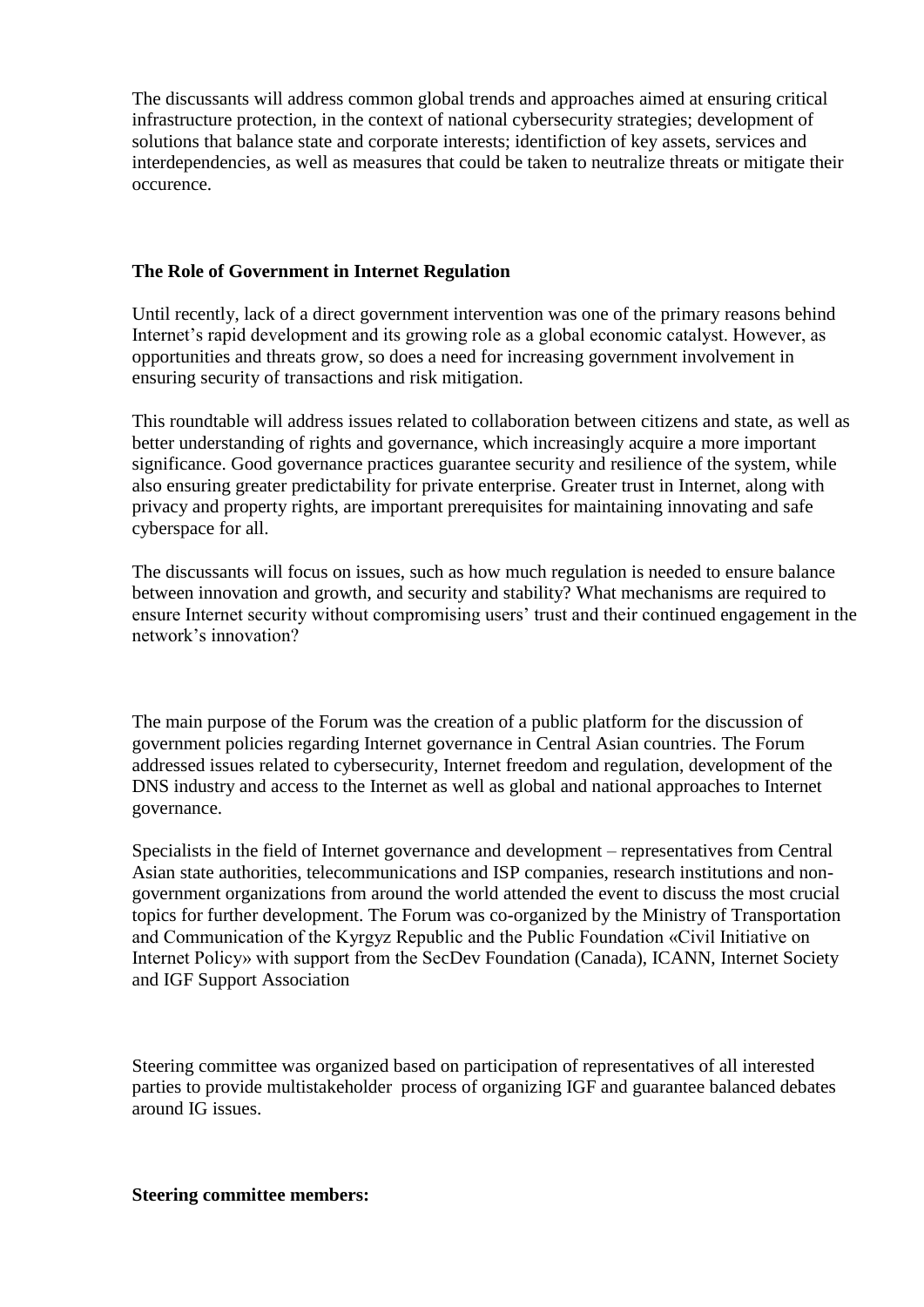|            |                           |                                                                             |                    | Stakeholder     |
|------------|---------------------------|-----------------------------------------------------------------------------|--------------------|-----------------|
| Country    | Name                      | Organization                                                                | Position           | group           |
|            |                           | PF "Civil Initiative on Internet                                            |                    |                 |
| Kyrgyzstan | Tattu Mambetalieva        | Policy"                                                                     | <b>Director</b>    | CSO             |
| Kyrgyzstan | Bayish Nurmatov           | Institute of Electronics and<br>Telecommunications                          | Chancellor         | Academic        |
| Kyrgyzstan | Nurbek Abaskanov          | Association of<br><b>Communication Operators</b>                            | CEO                | <b>Business</b> |
| Kyrgyzstan | Ernis Mamyrkanov          | Ministry of Transport and<br>Communication                                  | Deputy<br>minister | Government      |
| Kazakhstan | Adil Nurmakov             | Political sciences Ph.D,<br><b>KIMEP University</b>                         | Academic           | Academic        |
| Kazakhstan | Konstantin<br>Gorozhankin | Kazakhstan Association of<br>Internet and mobile<br>commerce                | President          | <b>Business</b> |
| Kazakhstan | Diana Okremova            | PF "Law Media Center"                                                       | CEO                | CSO             |
| Tajikistan | <b>Asomiddin Atoev</b>    | Tajik Academic Research and<br><b>Educational Networking</b><br>Association | board member       | Academic        |
| Tajikistan | Rustam Kosymov            | <b>Association Small and Medium</b><br><b>Businesses</b>                    | member             | <b>Business</b> |
| Tajikistan | Muhammadi Iboduloev       | PF "CIPI"                                                                   | <b>Director</b>    | CSO             |
| Tajikistan | Nodir Mirzoev             | Head of the ICT Center,<br>President office,                                | head               | Government      |

# **Agenda of the 1st Central Asian IGF**

| Day $1$     |                                                                                                               |  |  |
|-------------|---------------------------------------------------------------------------------------------------------------|--|--|
| 09.00 09.30 | <b>Registration, Coffee-break</b>                                                                             |  |  |
|             | <b>Openning Session</b>                                                                                       |  |  |
|             | <b>Muhammetkaly Abylgaziev, First Vice Prime Minister of the</b><br><b>Kyrgyz Republic</b>                    |  |  |
| 09.30 10.45 | <b>Avanessov Alexander, UN Resident Coordinator / UNDP</b><br>Resident Representative in the Kyrgyz Republic. |  |  |
|             | <b>Raul Echeberría, the ISOC, Vice-President</b>                                                              |  |  |
|             | <b>Sergey Kapinos, Ambassador, Head of the OSCE Centre in</b><br><b>Bishkek</b>                               |  |  |
| 10.45 12.30 | Plenary session: Future of the Internet: national and global<br>approaches                                    |  |  |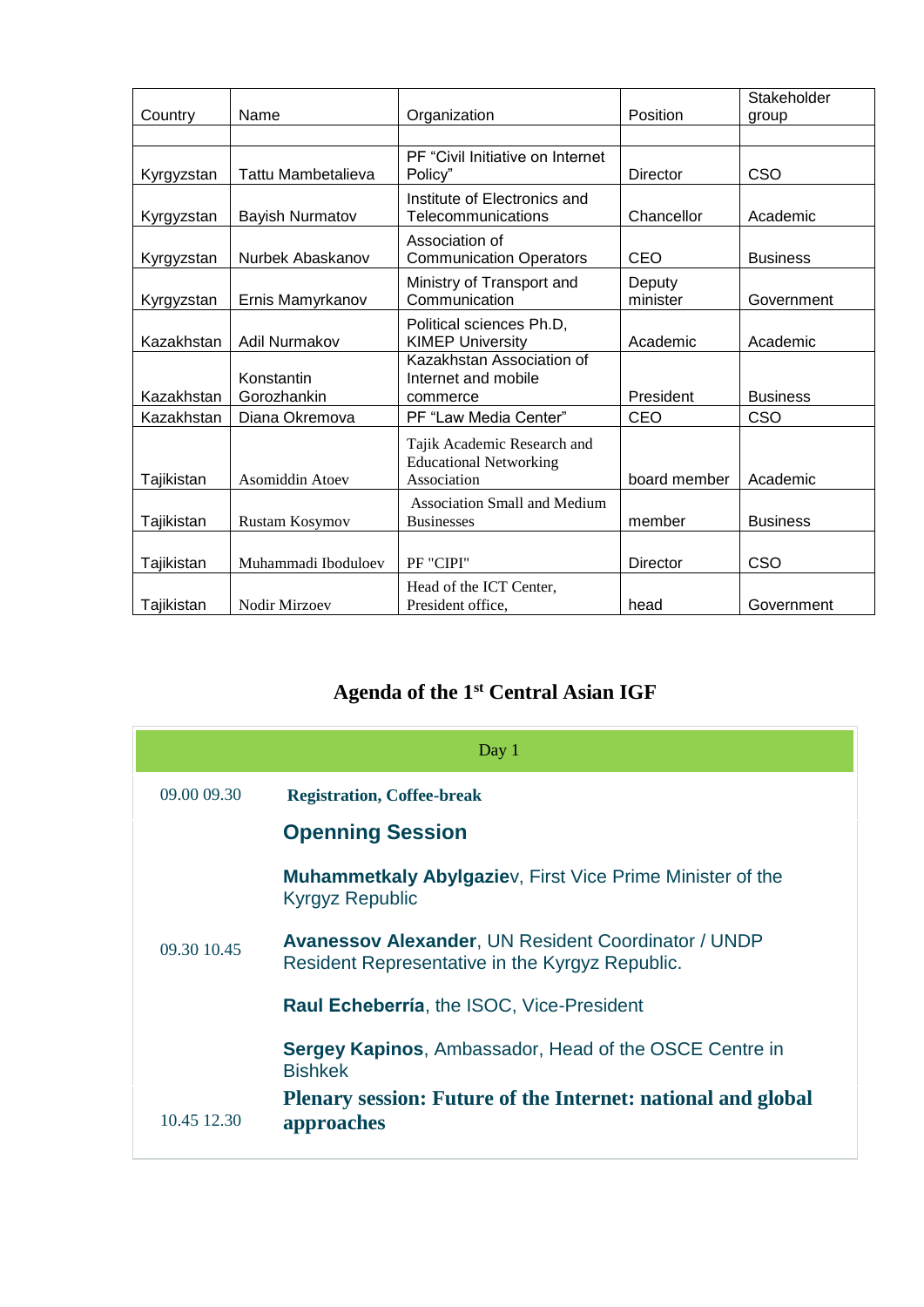|                                                                                       | <b>Moderator: Ernis Mamyrkanov, Deputy Minister of Transport and</b><br><b>Communications of the Kyrgyz Republic</b>                                                                                                                                    |                                                                                                                                                 |  |  |
|---------------------------------------------------------------------------------------|---------------------------------------------------------------------------------------------------------------------------------------------------------------------------------------------------------------------------------------------------------|-------------------------------------------------------------------------------------------------------------------------------------------------|--|--|
|                                                                                       | <b>Speakers:</b>                                                                                                                                                                                                                                        |                                                                                                                                                 |  |  |
| Mikhail Yakushev, ICANNs, Vice-President, Eastern Europe, Russia<br>and Central Asia. |                                                                                                                                                                                                                                                         |                                                                                                                                                 |  |  |
|                                                                                       | <b>Nuridin Mukhitdinov, Director General of the RCC Executive</b><br>Committee.<br>Rafal Rohozinski, Senior Fellow, International Institute for Strategic<br>Studies (UK) and principle, Secdev Group (Canada)<br>Raul Echeberría, Vice President, ISOC |                                                                                                                                                 |  |  |
|                                                                                       |                                                                                                                                                                                                                                                         |                                                                                                                                                 |  |  |
|                                                                                       |                                                                                                                                                                                                                                                         |                                                                                                                                                 |  |  |
| 12.30 14.00                                                                           | Lunch                                                                                                                                                                                                                                                   |                                                                                                                                                 |  |  |
|                                                                                       | <b>Roundtables</b>                                                                                                                                                                                                                                      |                                                                                                                                                 |  |  |
|                                                                                       | The DNS-industry in Central<br>Asia                                                                                                                                                                                                                     | <b>Infrastructure and access</b><br>technologies                                                                                                |  |  |
|                                                                                       | <b>Moderator: Shavkat Sabirov,</b><br><b>President of the Internet</b><br><b>Association of Kazakhstan</b>                                                                                                                                              | <b>Moderator: Abaskanov</b><br><b>Nurbek, Executive Director</b><br>of the Association of                                                       |  |  |
|                                                                                       | <b>Speakers:</b>                                                                                                                                                                                                                                        | operators                                                                                                                                       |  |  |
| 14.00 15.30                                                                           | <b>Ernis Mamyrkanov</b> , Deputy<br>Minister of Transport and<br>Communications of the Kyrgyz<br>Republic (Kyrgyzstan)<br>Nurlan Isin, President of<br>Kazakhstan Association of IT                                                                     | <b>Speakers:</b><br><b>Abaskanov Nurbek,</b><br>Executive Director of the<br>Association of<br><b>Communication Operators (</b><br>Kyrgyzstan). |  |  |
|                                                                                       | companies (Kazakhstan)                                                                                                                                                                                                                                  | Taalai Baiterekov, director of                                                                                                                  |  |  |
|                                                                                       | Andrei Kolesnikov, expert, RIPN<br>(Russia)                                                                                                                                                                                                             | the Government e-<br><b>Government Centre</b><br>(Kyrgyzstan)                                                                                   |  |  |
|                                                                                       | <b>Kargapolov Yuri</b> , a member of the<br>Coordinating Council of the<br>Association of enterprises                                                                                                                                                   | <b>Dmitry Burkov</b> , Board<br>Member, RIPE NCC.                                                                                               |  |  |
|                                                                                       | Ukrainian network information<br>center. (Ukraine)                                                                                                                                                                                                      | <b>Janko Dmitry, Senior</b><br>Software Engineer                                                                                                |  |  |
|                                                                                       | <b>Grigory Sagiyan, Vice-President</b><br>of the ISOC-Armenia (Armenia)                                                                                                                                                                                 | Kyrgyztelecom (Kyrgyzstan).                                                                                                                     |  |  |
|                                                                                       | <b>Povalishev Sergey, Executive</b><br>Director HOSTER.BY (Belarus)                                                                                                                                                                                     | Maarit Palovirta, the ISOC,<br>Manager European region.                                                                                         |  |  |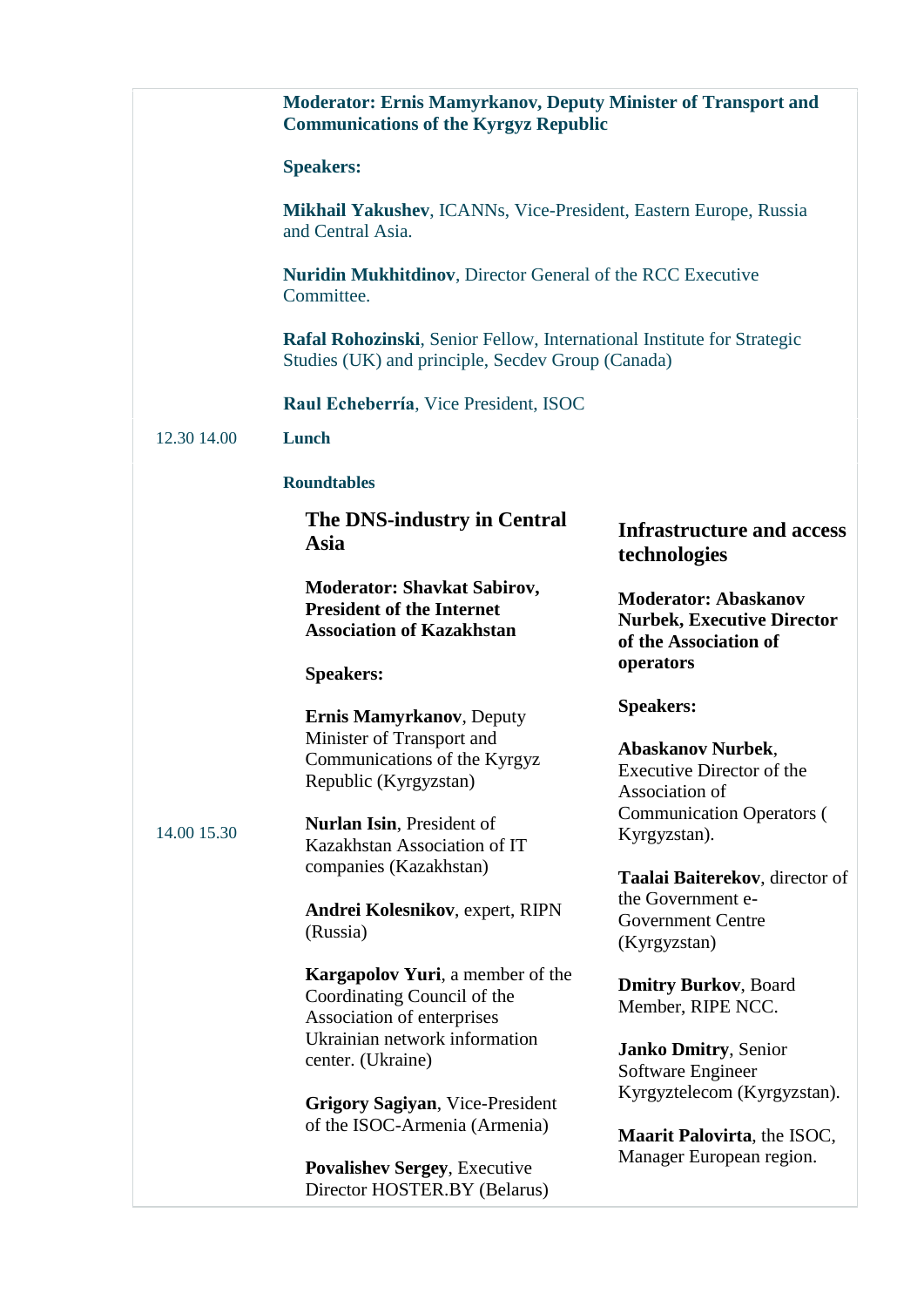|             |                                                                                                                                                                                                                                                                  | Ucha Seturi, Executive<br>Director, Small and Medium<br><b>Telecom Operators</b><br>Association, (Georgia). |  |  |
|-------------|------------------------------------------------------------------------------------------------------------------------------------------------------------------------------------------------------------------------------------------------------------------|-------------------------------------------------------------------------------------------------------------|--|--|
| 15.30 16.00 | <b>Coffee-break</b>                                                                                                                                                                                                                                              |                                                                                                             |  |  |
|             | Plenary session: Bridging the digital divide, and<br><b>Internet innovation in Central Asia</b>                                                                                                                                                                  |                                                                                                             |  |  |
|             | <b>Moderator: Asomiddin Atoyev, TARENA</b>                                                                                                                                                                                                                       |                                                                                                             |  |  |
|             | <b>Speakers:</b>                                                                                                                                                                                                                                                 |                                                                                                             |  |  |
| 16.00 17.30 | <b>Chynara Suyunbaeva, ICT Coordinator for Development / e-</b><br>governance, UNDP.                                                                                                                                                                             |                                                                                                             |  |  |
|             | Kosymov Rustam, Director PF Internet (Tajikistan).                                                                                                                                                                                                               |                                                                                                             |  |  |
|             | <b>Chobanyan Hayk, deputy director of the Union of IT companies</b><br>(Armenia).                                                                                                                                                                                |                                                                                                             |  |  |
|             | Day 2                                                                                                                                                                                                                                                            |                                                                                                             |  |  |
| 09.30 11.00 | Plenary session: The balance between freedom and security<br>of the Internet in Central Asia<br>Moderator: Tattu Mambetalieva Director, CIIP, Kyrgyzstan<br><b>Speakers:</b><br><b>Madeline Carr</b> , professor of international relations (Cardiff University) |                                                                                                             |  |  |
|             | Elena Cherniavska, senior OSCE adviser on Freedom of the media                                                                                                                                                                                                   |                                                                                                             |  |  |
|             | Sarkis Darbinyan, RosKomSvoboda (Russia)                                                                                                                                                                                                                         |                                                                                                             |  |  |
|             | Nikolai Dmitrik, expert, Digital.Report.                                                                                                                                                                                                                         |                                                                                                             |  |  |
|             | Kozlyuk Alex, expert, Human Constanta (Belarus).                                                                                                                                                                                                                 |                                                                                                             |  |  |
| 11.00-11.30 | <b>Coffee-break</b>                                                                                                                                                                                                                                              |                                                                                                             |  |  |
|             | <b>Roundtables</b>                                                                                                                                                                                                                                               |                                                                                                             |  |  |
| 11.30 13.00 | <b>National cybersecurity</b><br>strategies                                                                                                                                                                                                                      | <b>Economic growth</b><br>through the                                                                       |  |  |
|             | <b>Moderator: Rafal Rohozinski</b><br><b>Director SecDev Group</b>                                                                                                                                                                                               | development of the<br><b>Internet</b>                                                                       |  |  |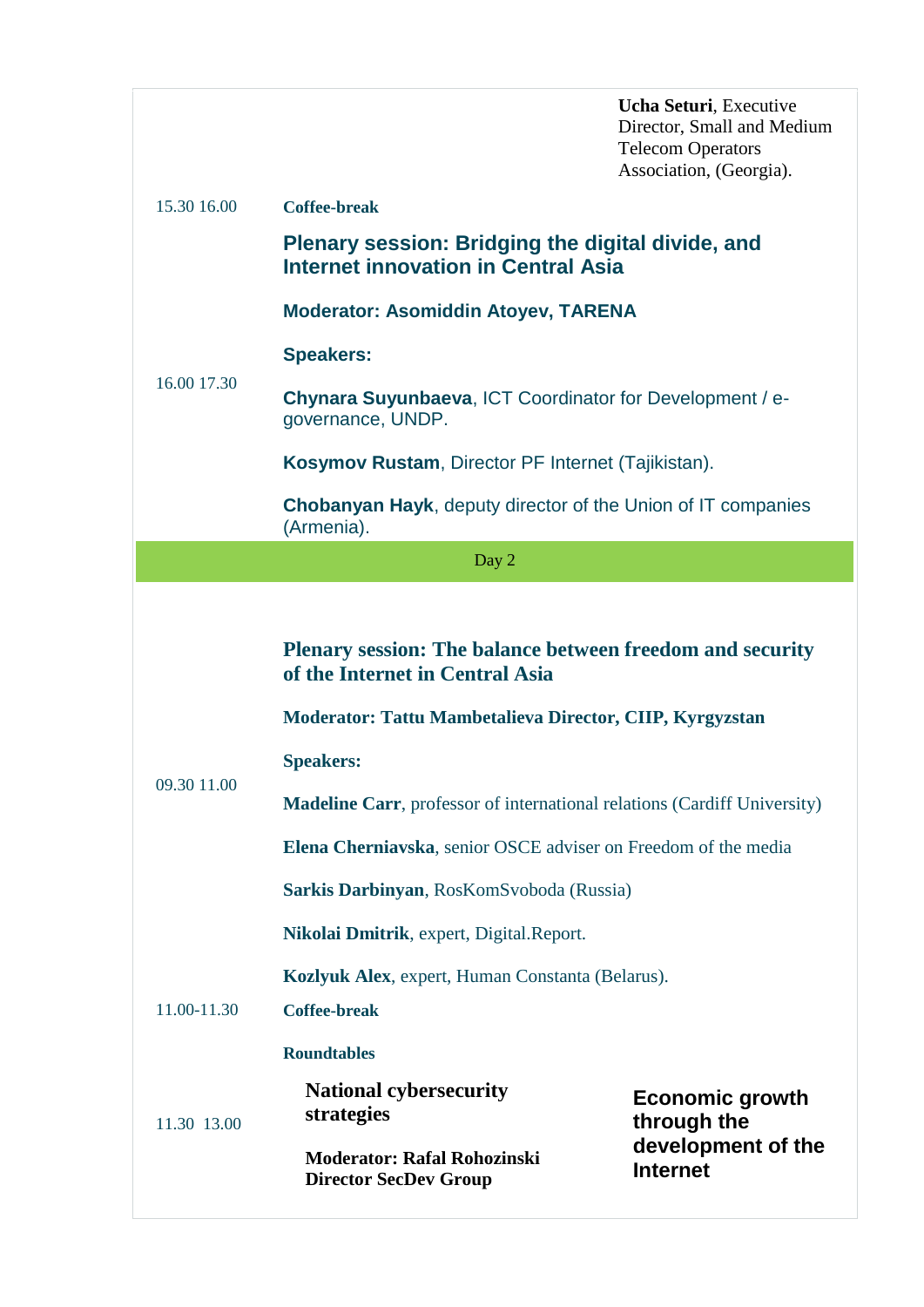#### **Speakers:**

**Nezhurbida Sergey,** Deputy Director of the Department of State Special Communications Service of Ukraine (Ukraine).

**Shincariuc Paul**, head of policy management in the field of information technology, Ministry of information technology and communication (Moldova).

**Roman Kononov,** Director of Center of Information Security (Kyrgyzstan)

**Olzhas Satiev**, Director of the Analysis Center and investigation of cyber attacks (Kazakhstan)[.](https://web.archive.org/web/20160729010611/http:/drive.google.com/open?id=0B1sZykPsGJeEc2ZOVXEtUlZ3cHM)

**Vladimer Svanadze**, Chairman of the Board Internet Development Initiative (Georgia)

**Sergey Povalishev**, executive Director HOSTER.BY (Belarus).

**Shavkat Sabirov**, President of the Internet Association of Kazakhstan

#### 13.00 14.30 **Lunch**

#### **Roundtables**

**Critical Infrastructure Protection**

**Moderator: Alexander Donos, ProDataLex**

14.30 16.00 **Speakers:**

> **Vyacheslav Soltan**, Head Inf.Tehnology and investigation of crimes in the field of informatics General procurator of Moldova (Moldova),

> **Valeriy Zubanov**, commercial director, "Kaspersky Lab regional

**Moderator: Juliana Zinina, Director, Russia and Emerging markets, Microsoft.**

#### **Speakers:**

**Sabyrov Maksat,** executive director of the Association of Software Services (Kyrgyzstan)

**Iboduglu Gubad**, Open Government Partnership (Azerbaijan)

**Muhammadi Ibodulloev**, Director of PF "CIPI"

(Tajikistan)

**Role of the State Internet Regulation**

**Moderator: Sarkis Darbinyan, RosKomSvoboda**

**Speakers:**

**Gregory Saghyan**, Vice-President of the ISOC-Armenia (Armenia).

**Diana Okremova**, NGO Director Legal media center.

**Asomiddin Atoyev**, Tajik Academic Research and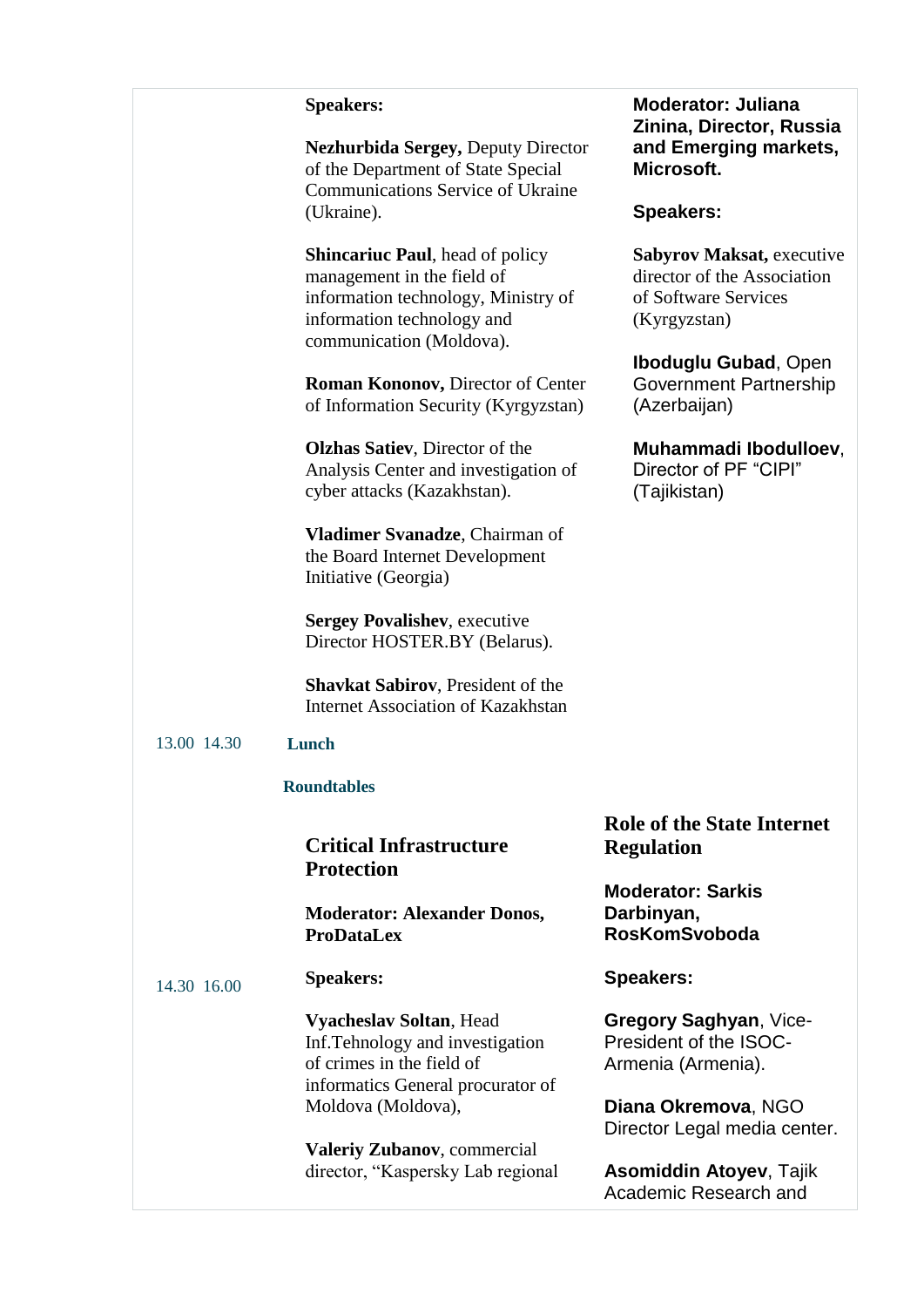|             | office in Central Asia and<br>Mongolia                                            | <b>Educational Networking</b><br>Association (Tajikistan).                                                         |
|-------------|-----------------------------------------------------------------------------------|--------------------------------------------------------------------------------------------------------------------|
|             | Korneyko Alexander, president,<br>Ukrainian Academy of<br>cybersecurity (Ukraine) | Inga Sikorskaya, Director of<br>the School of peacemaking<br>and media technology in<br>Central Asia (Kyrgyzstan). |
|             | Uliana Zinina, director,                                                          |                                                                                                                    |
|             | Microsoft Russia and Emerging                                                     |                                                                                                                    |
|             | <b>Markets</b>                                                                    |                                                                                                                    |
|             |                                                                                   |                                                                                                                    |
|             | <b>Talgat Nurlybaev</b> , President of                                            |                                                                                                                    |
|             | <b>ISOC Kazakhstan Chapter</b>                                                    |                                                                                                                    |
|             | (Kazakhstan)                                                                      |                                                                                                                    |
|             |                                                                                   |                                                                                                                    |
|             | <b>Kolesnikov Andrey, expert RIPN</b>                                             |                                                                                                                    |
|             | (Russian)                                                                         |                                                                                                                    |
|             |                                                                                   |                                                                                                                    |
|             | <b>Martirosyan Samvel, Internet</b>                                               |                                                                                                                    |
|             | governance Board member                                                           |                                                                                                                    |
|             | (Armenia)                                                                         |                                                                                                                    |
|             |                                                                                   |                                                                                                                    |
| 16.00 16.30 | <b>Closing remarks</b>                                                            |                                                                                                                    |
|             |                                                                                   |                                                                                                                    |

All available presentations are posted on the official website of the forum [www.caigf.org](http://www.caigf.org/)

During all 2 days of the event there was online translation available on Youtube links

Day 1<https://www.youtube.com/watch?v=VdGlemCkPR4>

Day 2 <https://www.youtube.com/watch?v=UaEtcvXrYBw>

#### **Summary**

The objective of the first Central Asian IGF was the establishment of public forum for discussion of government policies regarding Internet governance in Central Asian region. Given common concerns about government encroachment on personal rights and freedoms, the Forum addressed issues in cybersecurity, Internet freedom, ICT regulations, access to information and global approaches to Internet governance. ONE's intent was to introduce concepts that could lead to a more balanced approach in ICT governance, between security and development, while protecting fundamental human rights to information and privacy. The event and follow-up yielded the following results:

 High-level agreement and endorsement of Internet freedom principles, including the need to balance cyber security and policing of cyberspace with the protection of fundamental rights, including the right to privacy, data protection, and human rights.